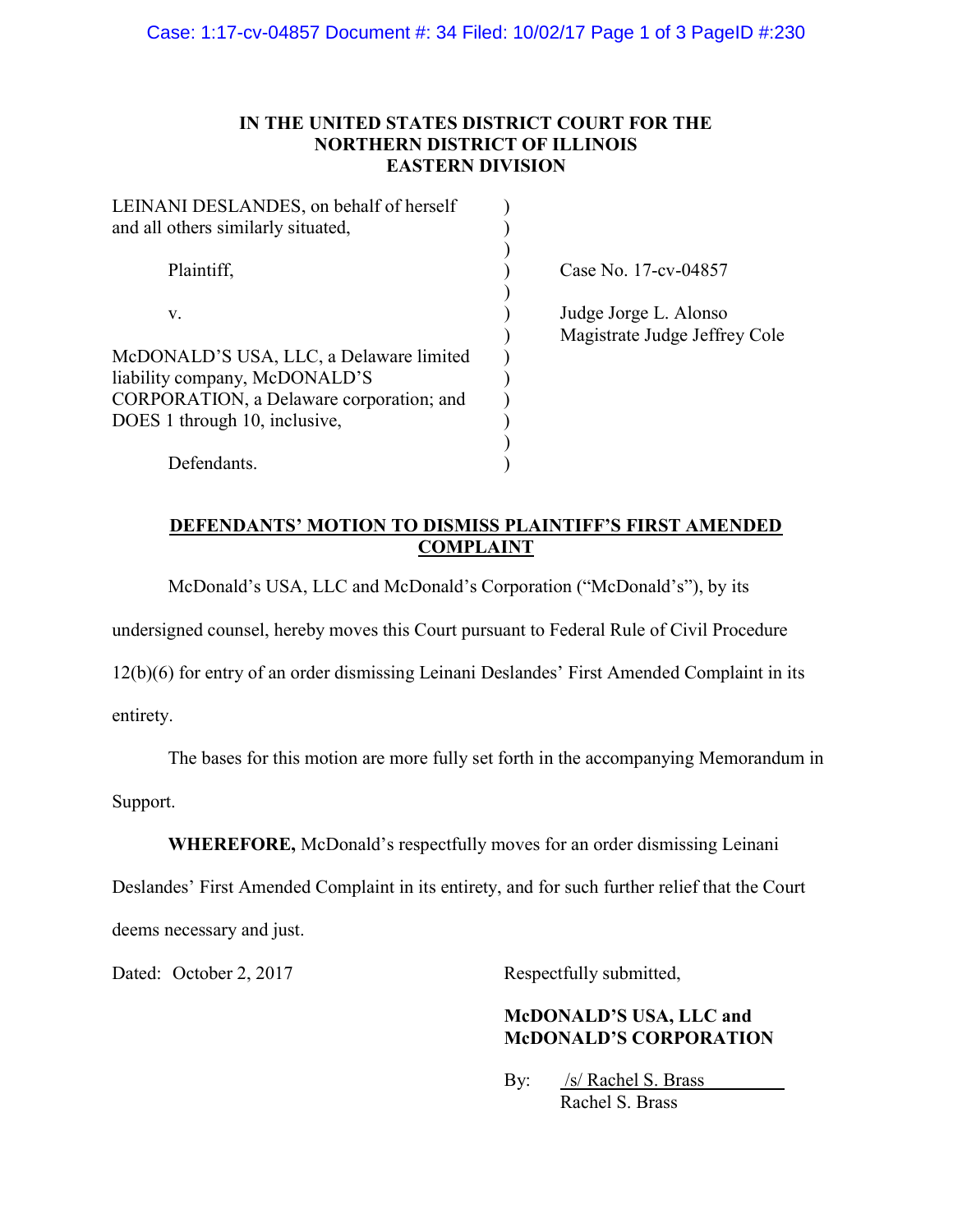#### GIBSON DUNN & CRUTCHER LLP

D. Jarrett Arp (admitted pro hac vice) 1050 Connecticut Ave., N.W. Washington, D.C. 20036 Telephone: (202) 955-8500 Facsimile: (202) 467-0539 Email: JArp@gibsondunn.com

Rachel S. Brass (admitted pro hac vice) 555 Mission St., Suite 3000 San Francisco, California 94105 Telephone: (415) 393-8200 Facsimile: (415) 374-8458 Email: RBrass@gibsondunn.com

Matthew C. Parrott (admitted pro hac vice) 3161 Michelson Dr. Irvine, CA 92612 Telephone: (949) 451-3800 Facsimile: (949) 451-4220 Email: MParrott@gibsondunn.com

A&G LAW LLC

Robert M. Andalman (Atty. No. 6209454) Rachael Blackburn (Atty. No. 6277142) 542 S. Dearborn St.; 10th Floor Chicago, IL 60605 Tel.: (312) 341-3900 Fax: (312) 341-0700